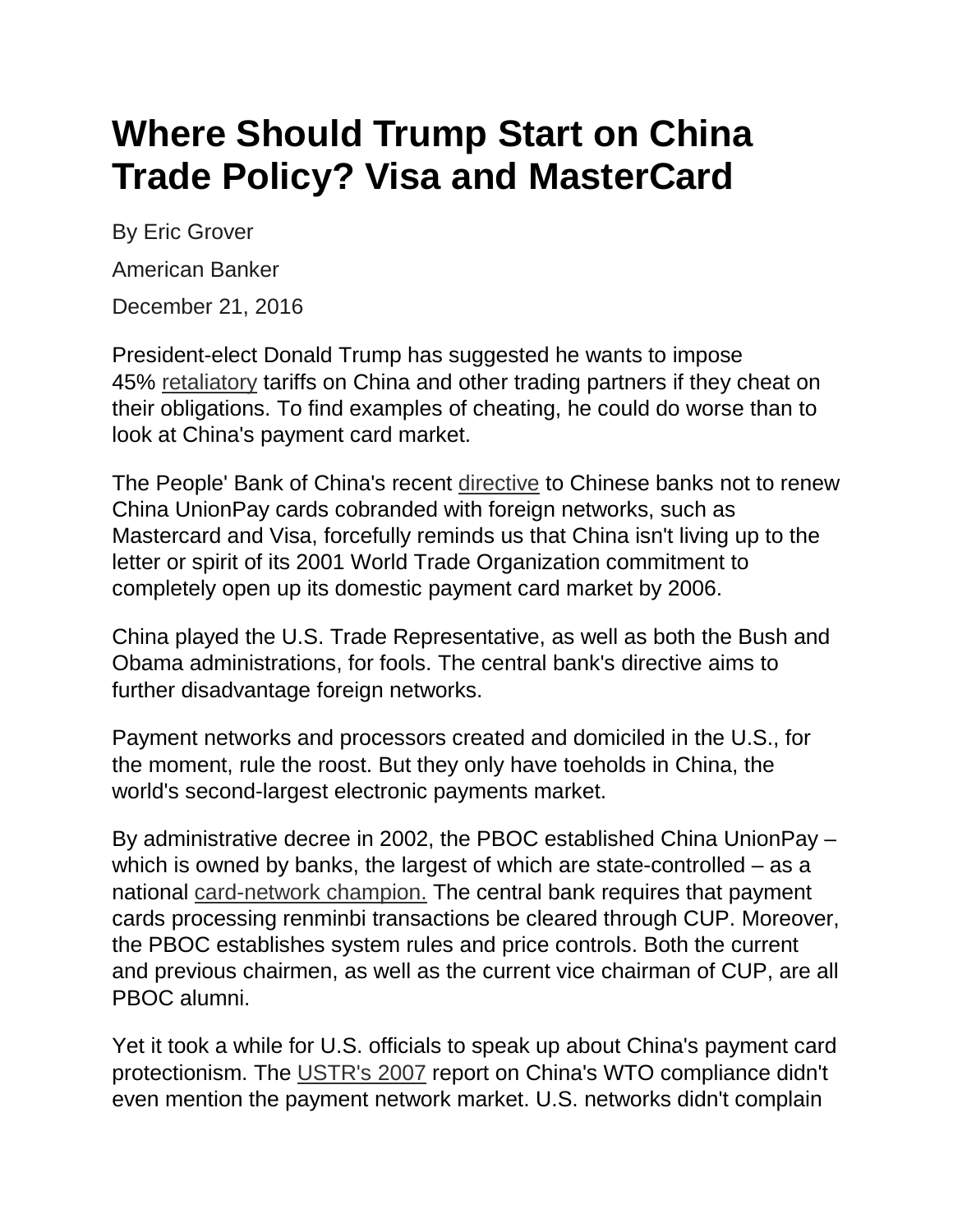because they feared retaliation and believed that playing nice could earn preferential access.

In 2010, the U.S. finally brought a WTO action against China for flouting its 2001 payment card commitment. In 2012, the U.S. substantially prevailed and China said it wouldn't appeal. Nevertheless, there still hasn't been a single domestic Visa, Mastercard, American Express, Discover or JCB transaction in China.

Trump should act early in 2017 to direct tariffs towards China's foreign payment card policy. U.S. card leaders – Visa, Mastercard, American Express and Discover – are household names. Doing so would therefore be a high-profile way to make the point with American voters and the Chinese government that he was serious about fair trade policy and about responding to countries that do not honor their obligations.

The payment network industry is also the perfect sector in which to retaliate. Unlike other industries where disputes with China are over industries' cost bases or the appropriate exchange rate, which are almost always subject to debate, China's exclusion of U.S. payment networks for the last decade and a half is black and white.

In stark contrast to American networks trying to compete in China, CUP and Chinese e-commerce and mobile commerce titans Alipay and Tenpay have unfettered access to the U.S. market. CUP and Alipay are building U.S. acceptance. No Washington regulator has instructed banks not to issue CUP cards.

Just as open and fierce payment network competition benefits American consumers, merchants and banks, it would be good for Chinese consumers, merchants and banks, albeit not CUP.

In November 2014 the PBOC established a standards hurdle for foreign networks, mandating "PBOC 3.0" – a security protocol performing the same function EMV does in the rest of the world.

In April 2015, China [announced](http://www.reuters.com/article/china-banking-services-idUSL4N0XJ28E20150422) it would establish a licensing regime for foreign payment networks to compete for domestic transactions. Wall Street hailed Mastercard's and Visa's revenue opportunity. Finally, in June